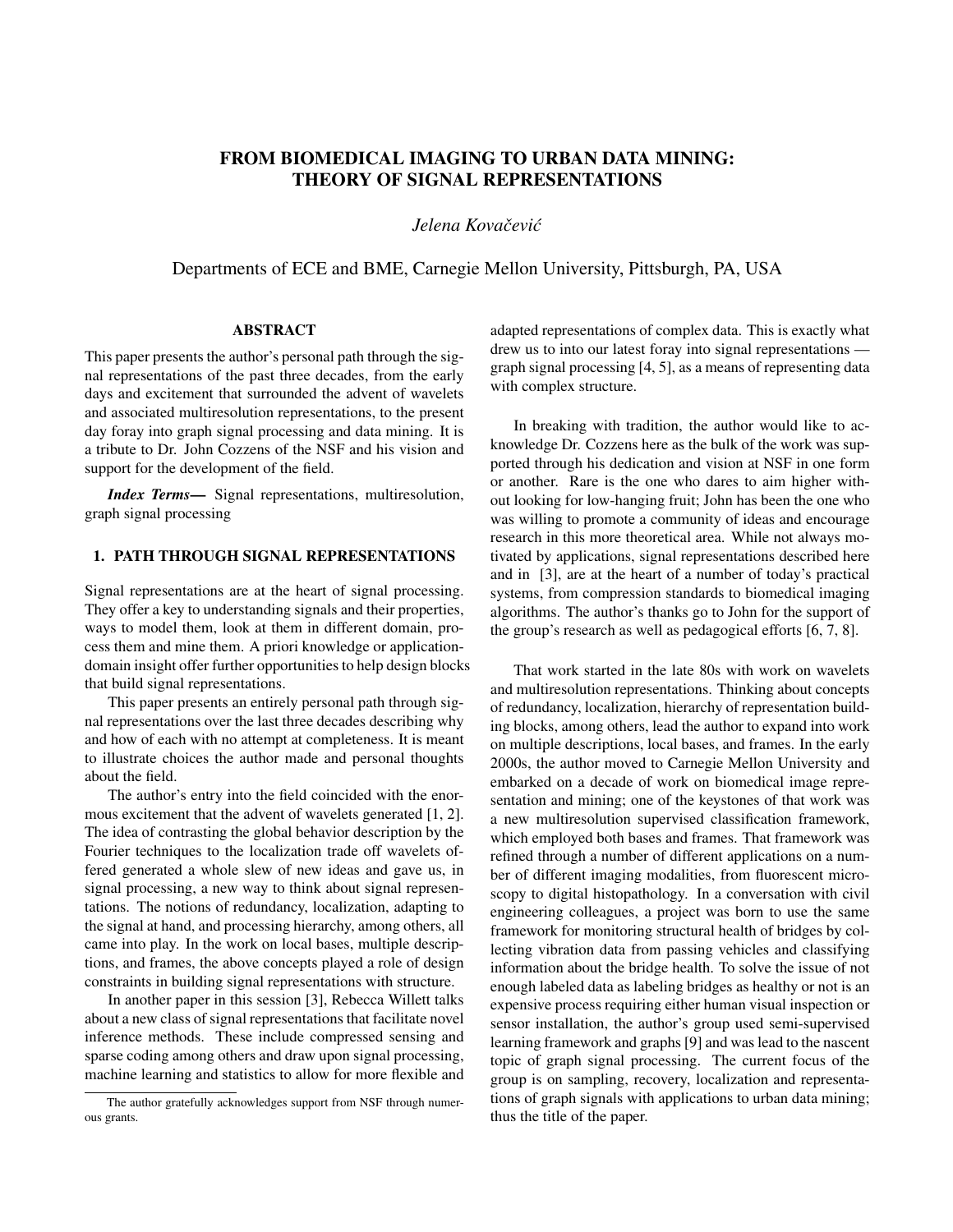# 2. WAVELETS AND MULTIRESOLUTION REPRESENTATIONS

The author's path through signal representations started with her PhD work [10]. This was the time when the initial papers by Mallat [1] and Daubechies [11] came out and generated excitement due to their link to filter banks and subband coding systems. The idea that what was then known as octave-band filter banks when iterated to infinity would lead to continuous-time wavelet bases was illuminating. Similarly to the spectral understanding of the Fourier representations for different signal domains — functions or sequences, infinitely supported or finitely supported with circular extension (periodic), we started understanding various flavors of wavelet representations — functions or sequences, infinitely or finitely supported.

Initially nonredundant (bases), these ideas extended to redundant ones (frames). The notion of localization also played a role; while localized Fourier representations such as the short-time Fourier transform were known, they suffered from fixed time/frequency localization at all frequencies. Wavelet representations were offering a trade-off of fine time localization at high frequencies and global view at low frequencies. The next generalization was to allow for signal-adapted multiresolution representations — wavelet packets [12].

This more general class of multiresolution representations, wavelet packets, spurred work on arbitrary tilings of the timefrequency plane (leading to signal-adapted representations) and local orthogonal bases due to their use in audio and image coding. These are intimately related since local orthogonal bases can be used to efficiently construct flexible bases with arbitrary tilings of the time-frequency plane.

The author's work in that period followed a few threads: (1) Understanding how to build multidimensional nonseparable wavelet bases and associated filter banks [13, 14] due to great interest in image and video processing, HDTV representation and coding and others [14, 15]. (2) The second was motivated by the goal of analyzing the signal into unequal subbands (such as in acoustics); in that case, rational sampling factors have to be allowed in a filter bank [16]. (3) This thread related local orthogonal bases and their use in image coding [17, 18] as well as construction of arbitrary tilings of the time-frequency plane [19, 20].

# 3. MULTIPLE DESCRIPTION TRANSFORMS

This work was motivated by the fact that a large fraction of the information that flows across networks is useful even in a degraded condition; examples include speech, audio, still images and video. When this information is subject to packet losses or retransmission is impossible due to real-time constraints, superior performance with respect to total transmitted rate, distortion, and delay may sometimes be achieved by adding redundancy to the bit stream rather than repeating lost

packets.

In multiple description coding [21, 22], the data is broken into several streams with some redundancy among the streams. When all the streams are received, one can guarantee low distortion at the expense of having a slightly higher bit rate than a system designed purely for compression. On the other hand, when only some of the streams are received, the quality of the reconstruction degrades gracefully, which is very unlikely to happen with a system designed purely for compression. This illustrates the concepts of redundancy and no hierarchy imposed on the different building blocks (unlike, for example, in the case of wavelets where the building blocks capturing global behavior of the signal are of higher importance).

The author's work on this topic followed a few threads: (1) Generalized multiple description coding with correlated transforms [23] provided a general framework for multiple description transform coding. (2) Quantized frame expansions with erasures provided redundancy in multiple description coding through redundant representations (frames) [24]. (3) Multiple description lattice vector quantization adds another technique for multiple description transform coding [25, 26]. (4) Multiple descriptions for audio and image coding [27, 28].

#### 4. FRAMES

Frames are redundant representations that have become popular over the recent years. It is the idea of removing doubt translated from our daily lives into signal representations. Given a signal, we represent it in another system, typically a basis, where its characteristics are more readily apparent in the transform coefficients (for example, wavelet-based compression). However, these representations are typically nonredundant, and thus corruption or loss of transform coefficients can be fatal. In comes redundancy; we build a safety net into our representation so that we can avoid those fatal disasters. The redundant counterpart of a basis is called a frame.

It is generally acknowledged that frames were born in 1952 in the paper by Duffin and Schaeffer [29]. Despite being over half a century old, frames gained popularity only in the last two decades, due mostly to the work of the three wavelet pioneers — Daubechies, Grossman and Meyer [30]. Framelike ideas, that is, building redundancy into a signal expansion, can be seen in pyramid coding, quantization, denoising, robust transmission, CDMA systems, multiantenna code design, segmentation, classification, prediction of epileptic seizures, restoration and enhancement, motion estimation, signal reconstruction, coding theory, operator theory and quantum theory and computing, among others.

While frames are often associated with wavelet frames, it is important to remember that frames are more general than that. Wavelet frames possess structure; frames are redundant representations that only need to represent signals in a given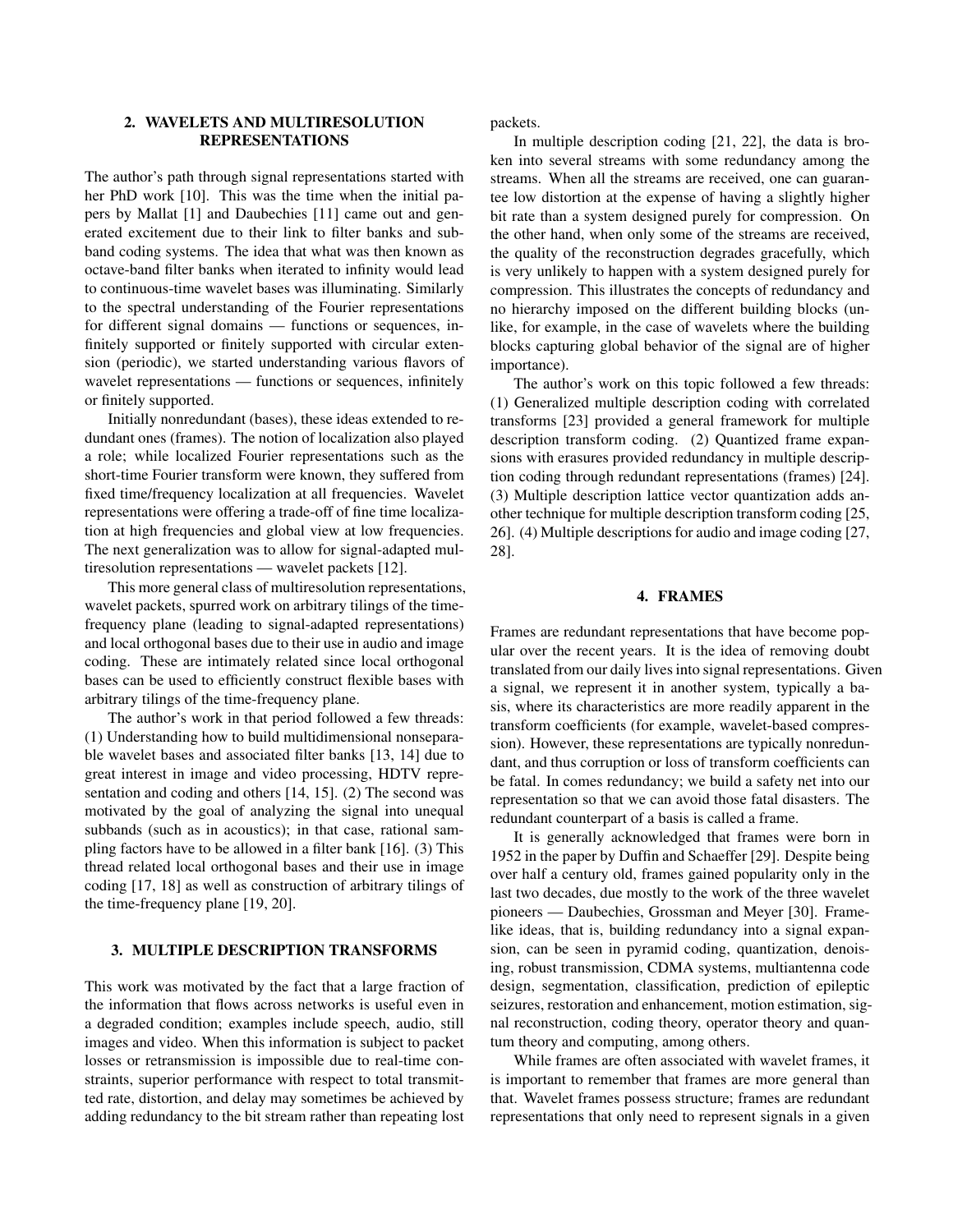space with a certain amount of redundancy.

The author's work on this topic followed a few threads: (1) Finite-dimensional frame families [31, 32, 33] and (2) frames for applications such as robust transmission, wireless biometrics and biomaging [34, 35, 36].

## 5. GRAPH SIGNAL PROCESSING

As mentioned before, the author's encounter with graph signal processing occurred because of the need for semi-supervised multiresolution classification applied to bridge health monitoring; the original supervised multiresolution classification framework was developed in the context of biomedical imaging. Among semi-supervised approaches, graphbased ones are often used, because they are able to represent a given dataset with complex graph structure and allow unlabeled signals to provide distribution information. We proposed an adaptive graph filter for semi-supervised classification that allows for classifying unlabeled as well as unseen signals and for correcting mislabeled signals. This adaptive graph filter extends the applications of the then emerging area of discrete signal processing on graphs to classification.

Signal processing on graphs is a theoretical framework inspired by algebraic signal processing that generalizes classical discrete signal processing from regular domains, such as lines and rectangular lattices, to arbitrary, irregular domains commonly represented by graphs [37, 5, 4]. This topic has garnered a fair amount of enthusiasm [38, 39, 40]; numerous special sessions at conferences and even specialized workshop such as the one at University of Pennsylvania in May of 2016.

Recent additions to the toolbox, including some by the author, consist of sampling of graph signals [41, 42, 43], recovery of graph signals [44, 9, 45], representations for graph signals [41, 46, 47], uncertainty principles on graphs [48, 49], graph-based transforms [50, 51, 52] and community detection and clustering on graphs [53, 40, 54], among others.

# 6. REPRODUCIBLE RESEARCH

Finally, in parallel to the work described above, an important initiative, supported by NSF, evolved in the signal processing community to ensure that our research is reproducible. Starting with an early paper by Barni and Perez-Gonzales [55], a topic was introduced that was percolating in other areas [56, 57]. Predecessor ideas seem to originate with Knuth [58]; Claerbout was one of the pioneers of the reproducible research movement [58], many others followed [59, 60, 61] including the author [62, 63].

Reproducible research refers to the idea that in computational sciences, the ultimate product is not a published paper but rather the entire environment used to produce the results in the paper (data, software, etc.). While it might sound natural and obvious, only in the last decade has the idea gained prominence, culminating in the statements on encouraging reproducible research now included in the information for authors in SPS publications.

### 7. CONCLUSIONS

Dr. John Cozzens has been key in supporting the work on signal representations for the last three decades. This paper is meant as a personal account and a grateful acknowledgment by the author of the impact he has made on the signal processing community.

# 8. REFERENCES

- [1] S. Mallat, "Multiresolution approximation and wavelets," Tech. Rep., Philadelphia, PA, Sept. 1987.
- [2] I. Daubechies, *Ten Lectures on Wavelets*, SIAM, Philadelphia, PA, 1992.
- [3] R. Willett, "Signal representations in modern signal processing," in *Proc. IEEE Int. Conf. Acoust., Speech, Signal Process.*, New Orleans, LA, Mar. 2017.
- [4] D. I. Shuman, S. K. Narang, P. Frossard, A. Ortega, and P. Vandergheynst, "The emerging field of signal processing on graphs: Extending high-dimensional data analysis to networks and other irregular domains," *IEEE Signal Process. Mag.*, vol. 30, pp. 83–98, May 2013.
- [5] A. Sandryhaila and J. M. F. Moura, "Big data processing with signal processing on graphs," *IEEE Signal Process. Mag.*, vol. 31, no. 5, pp. 80–90, Sept. 2014.
- [6] M. Vetterli and J. Kovačević, *Wavelets and Subband Coding*, Prentice Hall, Englewood Cliffs, NJ, 1995.
- [7] M. Vetterli, J. Kovačević, and V. K. Goyal, *Foundations of Signal Processing*, Cambridge University Press, Cambridge, 2014.
- [8] J. Kovačević, V. K. Goyal, and M. Vetterli, *Fourier and Wavelet Signal Processing*, Cambridge University Press, Cambridge, forthcoming.
- [9] S. Chen, F. Cerda, P. Rizzo, J. Bielak, J. H. Garrett, and J. Kovačević, "Semi-supervised multiresolution classification using adaptive graph filtering with application to indirect bridge structural health monitoring," *IEEE Trans. Signal Process.*, vol. 62, no. 11, pp. 2879–2893, June 2014.
- [10] J. Kovačević, Filter Banks and Wavelets: Extensions *and Applications*, Ph.D. thesis, Columbia University, 1991.
- [11] I. Daubechies, "Orthonormal bases of compactly supported wavelets," *Commun. Pure Appl. Math.*, vol. 41, pp. 909–996, Nov. 1988.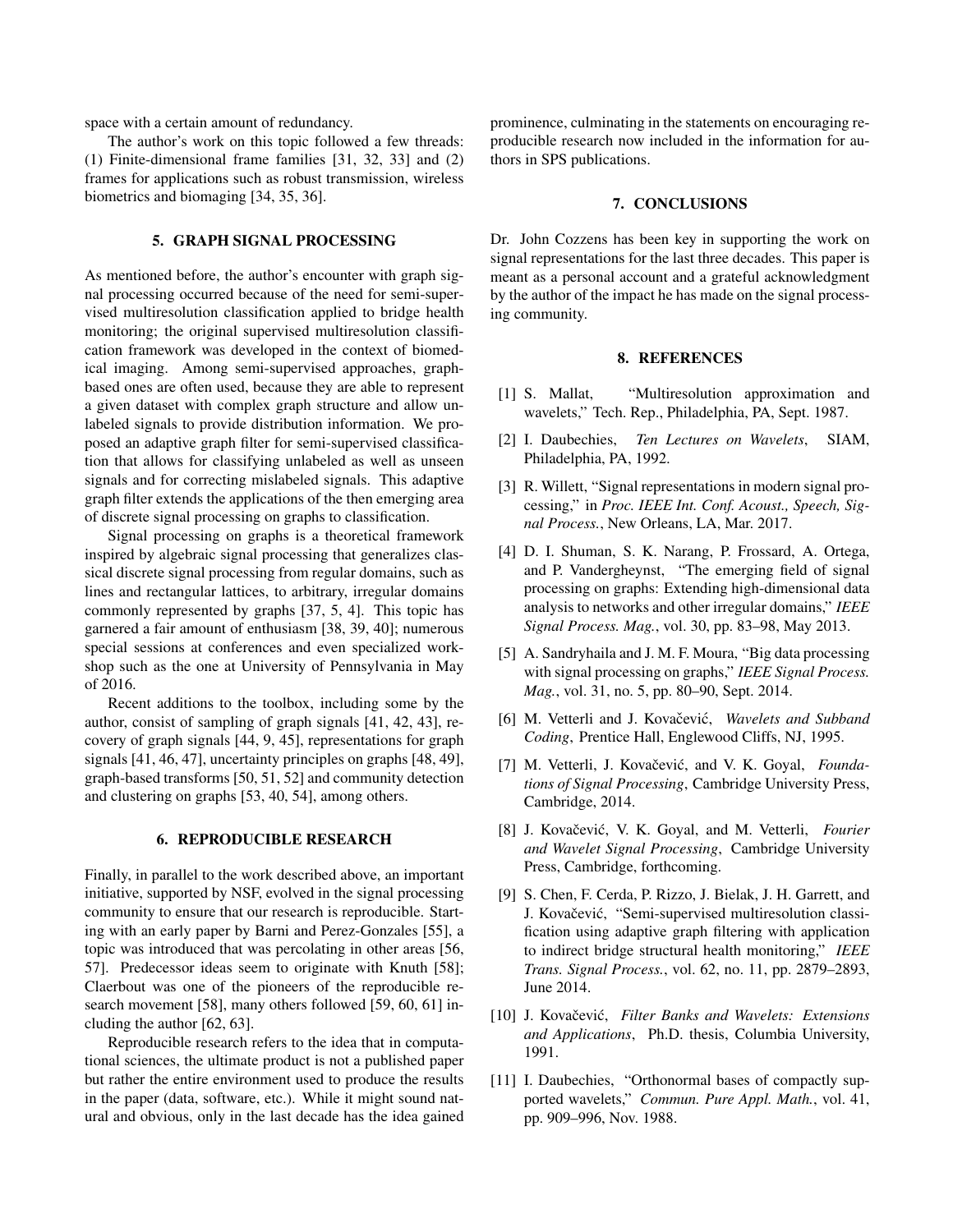- [12] R. R. Coifman, Y. Meyer, S. Quake, and M. V. Wickerhauser, "Signal processing and compression with wavelet packets," Tech. Rep., Yale University, 1991.
- [13] J. Kovačević and M. Vetterli, "Nonseparable multidimensional perfect reconstruction filter banks and wavelet bases for  $\mathcal{R}^n$ ," *IEEE Trans. Inf. Theory*, vol. 38, no. 2, pp. 533–555, Mar. 1992.
- [14] J. Kovačević and M. Vetterli, "The commutativity of up/downsampling in two dimensions," *IEEE Trans. Inf. Theory*, vol. 37, no. 3, pp. 695–698, May 1991.
- [15] J. Kovačević and M. Vetterli, "FCO sampling of digital video using perfect reconstruction filter banks," *IEEE Trans. Image Process.*, vol. 2, no. 1, pp. 118–122, Jan. 1993.
- [16] J. Kovačević and M. Vetterli, "Perfect reconstruction filter banks with rational sampling rate changes," in *Proc. IEEE Int. Conf. Acoust., Speech, Signal Process.*, Toronto, May 1991, vol. III, pp. 1785–1788.
- [17] J. Kovačević, D. J. LeGall, and M. Vetterli, "Image coding with windowed modulated filter banks," in *Proc. IEEE Int. Conf. Acoust., Speech, Signal Process.*, Glasgow, May 1989, vol. III, pp. 1949–1952.
- [18] R. Bernardini and J. Kovačević, "Local orthogonal bases i: Construction," *Multidim. Syst. Signal Process., sp. iss. Wavelets Multiresolution Signal Process.*, vol. 7, no. 4, pp. 331–370, July 1996.
- [19] C. Herley, J. Kovačević, K. Ramchandran, and M. Vetterli, "Tilings of the time-frequency plane: Construction of arbitrary orthogonal bases and fast tiling algorithms," *IEEE Trans. Signal Process.*, vol. 41, no. 12, pp. 3341– 3359, Dec. 1993.
- [20] R. Bernardini and J. Kovačević, "Arbitrary tilings of the time-frequency plane using local bases," *IEEE Trans. Signal Process.*, vol. 47, no. 8, pp. 2293–2304, Aug. 1999.
- [21] M. T. Orchard, Y. Wang, V. Vaishampayan, and A. R. Reibman, "Redundancy rate-distortion analysis of multiple description coding using pairwise correlating transforms," in *Proc. IEEE Int. Conf. Image Process.*, Santa Barbara, CA, Oct. 1997.
- [22] S. D. Servetto, V. A. Vaishampayan, and N. J. A. Sloane, "Multiple description lattice vector quantization," in *Proc. Data Compr. Conf.*, Snowbird, UT, Mar. 1999.
- [23] V. K. Goyal and J. Kovačević, "Generalized multiple description coding with correlated transforms," *IEEE Trans. Inf. Theory*, vol. 47, no. 6, pp. 2199–2224, Sept. 2001.
- [24] V. K. Goyal, J. Kovačević, and J. A. Kelner, "Quantized frame expansions with erasures," *Appl. Comput. Harmon. Anal.*, vol. 10, no. 3, pp. 203–233, May 2001.
- [25] J. A. Kelner, V. K. Goyal, and J. Kovačević, "Multiple description lattice vector quantization: Variations and extensions," in *Proc. Data Compr. Conf.*, Snowbird, UT, Mar. 2000, pp. 480–489.
- [26] V. K. Goyal, J. A. Kelner, and J. Kovačević, "Multiple description vector quantization with a coarse lattice," *IEEE Trans. Inf. Theory*, vol. 48, no. 3, pp. 781–788, Mar. 2002.
- [27] V. K. Goyal, J. Kovačević, R. Arean, and M. Vetterli, "Multiple description transform coding of images," in *Proc. IEEE Int. Conf. Image Process.*, Chicago, IL, Oct. 1998, pp. 2349–2352.
- [28] G. Schuller, J. Kovačević, F. Masson, and V. K. Goyal, "Robust low-delay audio coding using multiple descriptions," *IEEE Trans. Speech Audio Process.*, vol. 13, no. 5, pp. 1014–1024, Sept. 2005.
- [29] R. J. Duffin and A. C. Schaeffer, "A class of nonharmonic Fourier series," *Trans. Am. Math. Soc.*, vol. 72, pp. 341–366, 1952.
- [30] I. Daubechies, A. Grossman, and Y. Meyer, "Painless" nonorthogonal expansions," *J. Math. Phys.*, vol. 27, pp. 1271–1283, Nov. 1986.
- [31] J. Kovačević and A. Chebira, "An introduction to frames," *Found. Trends Signal Process.*, vol. 2, no. 1, pp. 1–94, 2008.
- [32] J. Kovačević and A. Chebira, "Life beyond bases: The advent of frames (Part I)," *IEEE Signal Process. Mag.*, vol. 24, no. 4, pp. 86–104, July 2007.
- [33] J. Kovačević and A. Chebira, "Life beyond bases: The advent of frames (Part II)," *IEEE Signal Process. Mag.*, vol. 24, no. 5, pp. 115–125, Sept. 2007.
- [34] P. L. Dragotti, J. Kovačević, and V. K. Goyal, "Quantized oversampled filter banks with erasures," in *Proc. Data Compr. Conf.*, Snowbird, UT, Mar. 2001, pp. 173– 182.
- [35] P. H. Hennings-Yeomans, J. Thornton, J. Kovačević, and B. V. K. V. Kumar, "Wavelet packet correlation methods in biometrics," *Appl. Opt., sp. iss. Biometric Recogn. Syst.*, vol. 44, no. 5, pp. 637–646, Feb. 2005.
- [36] A. Chebira, Y. Barbotin, C. Jackson, T. E. Merryman, G. Srinivasa, R. F. Murphy, and J. Kovačević, "A multiresolution approach to automated classification of protein subcellular location images," *BMC Bioinformatics*, vol. 8, no. 210, 2007.
- [37] A. Sandryhaila and J. M. F. Moura, "Discrete signal processing on graphs," *IEEE Trans. Signal Process.*, vol. 61, no. 7, pp. 1644–1656, Apr. 2013.